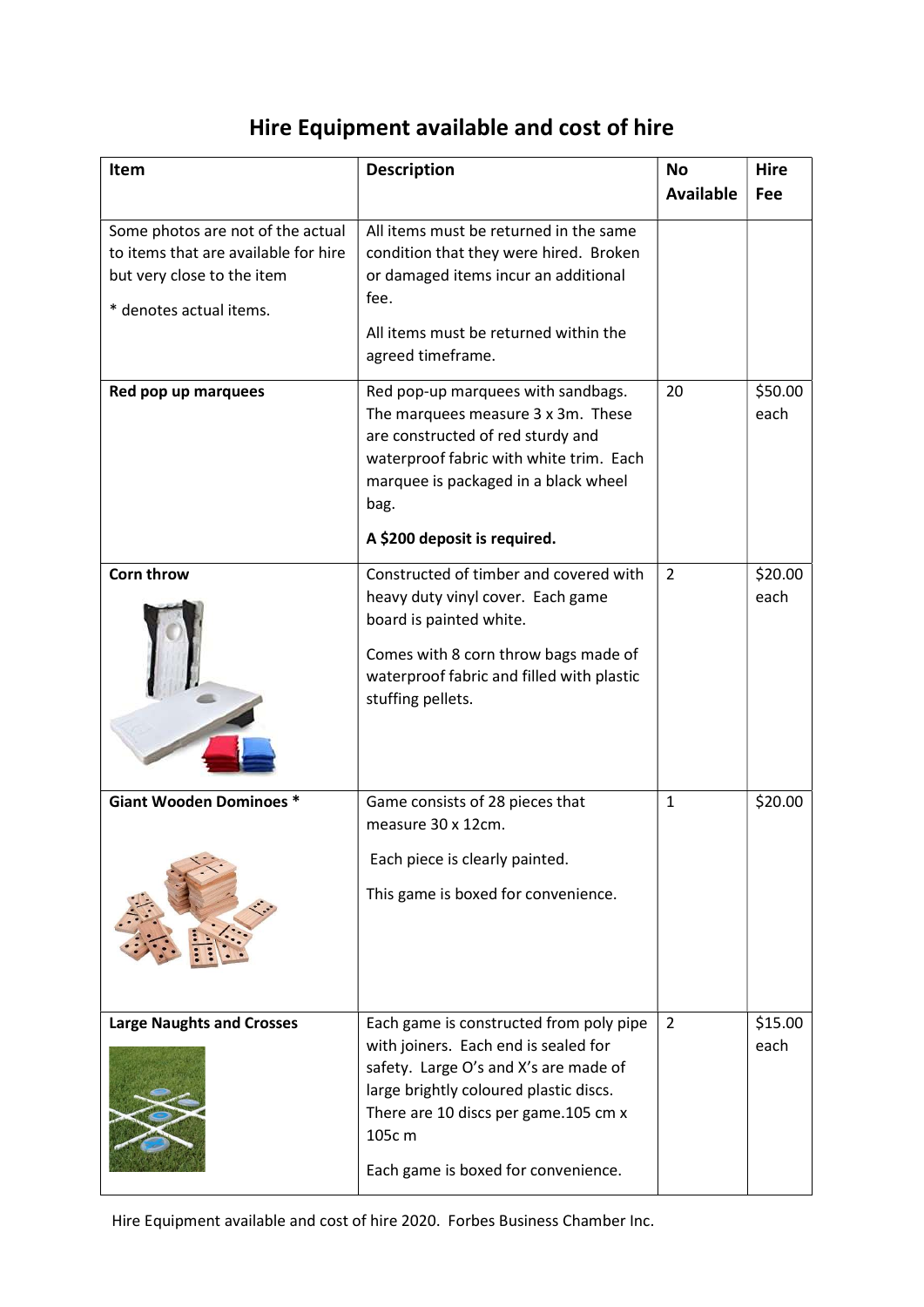| <b>Kurplunk Ball Game and guards</b> | This game consists of a wire basket<br>secured to a stand. Timber sticks are<br>provided along with bright coloured<br>packaged plastic balls.<br>A metal guard surround is provided to<br>ensure that the balls are contained<br>when the game is being used in open<br>areas or outside.<br>142 cm high | $\overline{2}$ | \$25.00<br>each   |
|--------------------------------------|-----------------------------------------------------------------------------------------------------------------------------------------------------------------------------------------------------------------------------------------------------------------------------------------------------------|----------------|-------------------|
| Sandpits *                           | <b>Blue Plastic Sandpits.</b><br>Must be returned clean.                                                                                                                                                                                                                                                  | 4              | \$5.00<br>each    |
| White tablecloths 150 x 260 cm       | White linen like tablecloths that fit a full<br>trestle table with an ample side drop.<br>Returned washed, ironed and<br>folded.Returned unwashed                                                                                                                                                         | 40             | \$6.00<br>\$14.00 |
| <b>Water tumblers</b>                | Clear glass tumblers.<br>240ml glasses with a sold base.<br>Boxed for convenience.<br>Must be returned clean.                                                                                                                                                                                             | 200            | \$.50c            |
| Wine flat base glasses               | Clear glass flat base wine glasses. 500ml<br>glasses suitable for wine. Don't knock<br>over easily and safe in wind.<br>Boxed for convenience.<br>Must be returned clean.                                                                                                                                 | 200            | \$.50c            |
| <b>Gold Easel and frame</b>          | Beautiful easel that is suitable for a<br>formal function, wedding or dinner.<br>The easel folds for easy travel with a<br>separate frame that has a gold<br>surround.<br>The easel is 170cm tall.                                                                                                        | $\mathbf{1}$   | \$50.00           |

Hire Equipment available and cost of hire 2020. Forbes Business Chamber Inc.